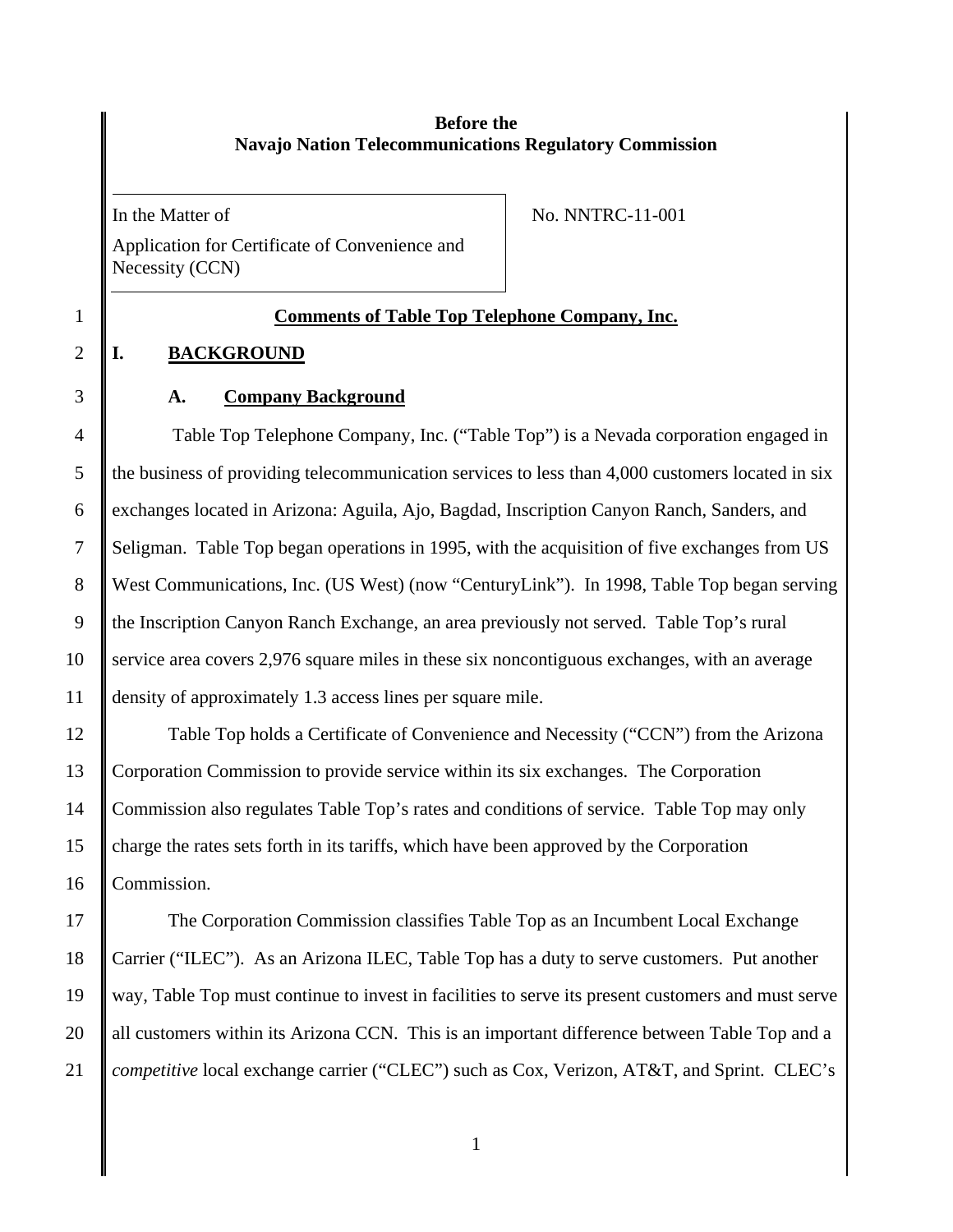1 have no duty to serve customers within their CCN and they are not required to maintain their 2 facilities or to make any investments in new facilities. Of particular importance, a CLEC may 3 Simply decide to discontinue service to any or all of its service areas within its CCN.

4 Table Top is also considered to be a "Rural Telephone Company" as that term is defined 5 by the Federal Communications Commission and its enabling statutes.

### 6 **B. Service to Navajo Nation**

7 Table Top's Sanders Exchange provides service to less than 600 customers in and around 8 Sanders, Arizona, including those customers on the Navajo Nation. The central office, including 9 switching facilities, is located in Sanders, outside the Navajo Nation. Table Top provides service 10 within the Navajo Nation in accordance with a 1996 Certificate of Authority granted by the 11 Nation's Division of Regulatory Authority. There was no expiration date set for the Certificate.

#### 12 **II. TABLE TOP'S COMMENTS**

13 The Navajo Nation Telecommunications Regulatory Commission ("NNTRC") has asked 14 for comments concerning its Rulemaking about company applications to the NNTRC for a 15 Certificate of Convenience and Necessity ("CCN"). Table Top appreciates that opportunity to 16 provide these comments.

## 17 **A. Table Top Already Holds a CCN**

18 Table Top first notes that it already holds a CCN. As noted above, Table Top has been 19 serving the Navajo Nation customers since 1995, when it acquired the Sanders Exchange from 20 US West. US West had provided service to the Navajo Nation through the Sanders Exchange for 21 many years before 1995. That service was presumably authorized by Navajo Nation authorities. 22 Then, in 1996 Table Top received its present Certificate of Authority. For these reasons, Table 23 Top believes that its CCN is grandfathered and it need not apply for a new CCN.

### 24 **B. Comments on CCN Procedure**

25 Table Top recommends that the NNTRC add a fifth CCN category for Rural Telephone 26 Companies that are already serving the Navajo Nation pursuant to a CCN granted by the Arizona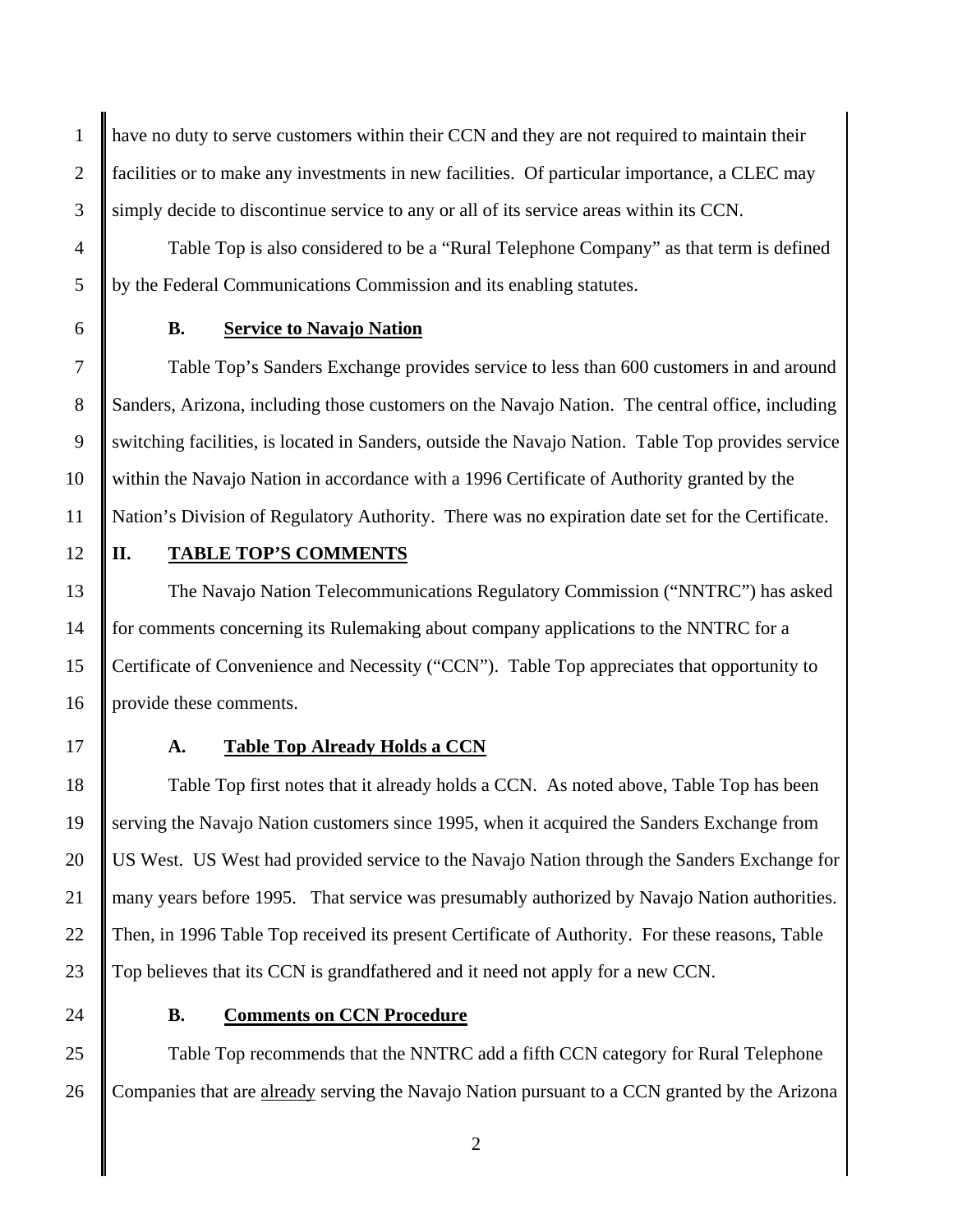1 Corporation Commission. This would be similar to the proposed category of "Public Interest 2 Companies," but with reduced filing requirements.

3 Table Top is a "public service corporation" as that term is defined in the Arizona 4 Constitution, Article 15, § 2. As a public service corporation, it is already subject to extensive 5 regulation by the Corporation Commission. The Corporation Commission sets Table Top's rates 6 for all its customers including those in the Navajo Nation. It regulates Table Top's service and 7 will resolve any customer complaints concerning service or other issues.  $\parallel$  A public service corporation is "affected with the public interest." As such, Table Top is 9 Serving the "public interest" of the Navajo Nation. Therefore, the NNTRC should find that 10 Table Top is already serving the public interest, and should be entitled to the Navajo Nation's 11 "*established public interest rate structure* for all telecommunications rights-of-way, joint use and 12  $\|$  co-location permits, and leases."<sup>2</sup> 13 Table Top has concerns with several proposed requirements for public interest 14 | organizations, most of all with the following section: 15 The [annual] report would include, but not be limited to, identification of revenue 16 generated from customers on the Navajo Nation, revenue by specific 17 infrastructure located on the Navajo Nation, identification of unserved/ 18 underserved areas within the PIO's territory on the Navajo Nation and goals for 19 **penetration and service of such areas, and feasibility and sustainability planning.** 20 Table Top is already required to file an annual report to the Arizona Corporation 21 Commission, which contains much of the information that would be of interest to the NNTRC. 22 If It would be burdensome for such a small company to prepare and provide this additional 23 information. More problematic is the requirement to track "revenue by specific infrastructure 24 | located on the Navajo Nation." For example, each Sanders customer is served by the switches 25 and other facilities located inside the Central Office and outside the Nation. It is meaningless to 26 Suggest that any particular infrastructure generates revenue. Table Top invests in the

 $\overline{a}$ 

3

<sup>1</sup> *Nebbia v. New York*, 291 U.S. 502 (1934). 2

 $2$  NNTRC Report dated August 27, 2012, page 9.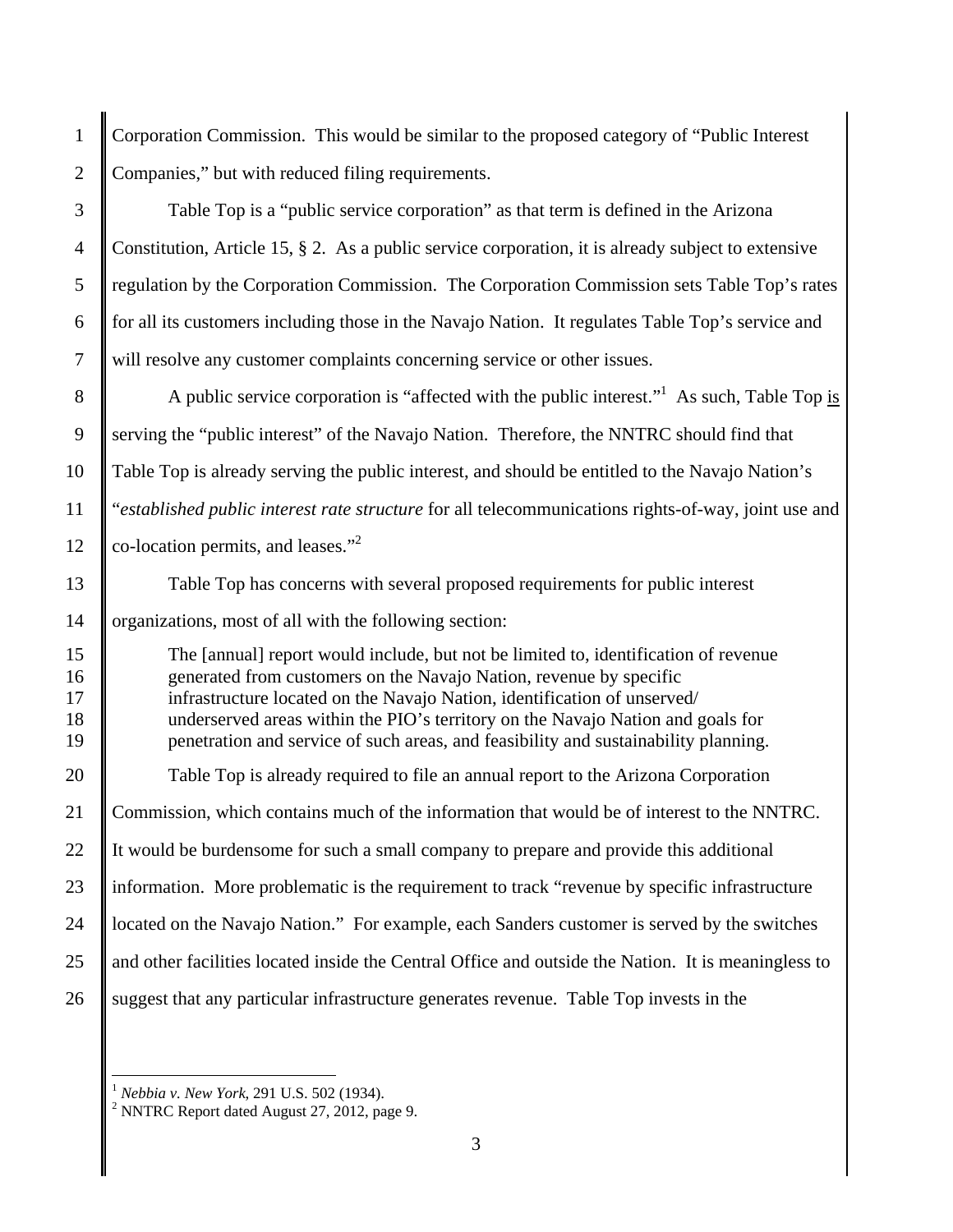1 infrastructure needed to serve its customers. Based on the number of customers, the Corporation 2 Commission then sets rates to allow Table Top to recover its aggregate prudent investments.

3 Table Top finances the bulk of its infrastructure improvements through loans from the 4 Rural Utilities Service ("RUS"), a program of the Rural Economic and Community Development 5 agency, which is one of six basic mission areas of the US Department of Agriculture (USDA). 6 The RUS already requires that Table Top's new investment be provided in a "culturally sensitive 7 manner." Further, Table Top also has to satisfy existing Arizona and federal environmental, 8 Sulphistorical, and cultural regulations. Satisfying these stringent requirements can add as much as a 9 year or more to the time required for construction of new infrastructure such as high-speed, fiber-10 **optic backbone.** There is no reason to make it even more difficult to invest in new facilities.

## 11 **C. Table Top's Recommendations**

12 Table Top asks the NNTRC to include a fifth CCN category for Rural Telephone 13 Companies that are already subject to rate regulation by a state regulatory commission such as 14 the Arizona Corporation Commission. These companies would be entitled to the Navajo 15 Nation's "*established public interest rate structure* for all telecommunications rights-of-way, 16 joint use and co-location permits, and leases."

17 Table Top asks the NNTRC to avoid even more regulation for Rural Telephone 18 Companies. The RTCs are already subject to extensive state and federal regulation and 19 supervision. Adding yet another layer of regulation for these companies would be burdensome 20 and expensive, and could lead to inconsistent regulation. Table Top has long been providing 21 excellent service to its customers in the Navajo Nation. The NNTRC Report does not suggest 22  $\parallel$  any issues with the RTCs or specifically with Table Top. As the old saying goes, "if it ain't 23 broke, don't fix it."

24 If the NNTRC determines that it should impose any additional requirements on the RTCs, 25  $\parallel$  they should be limited to the following: